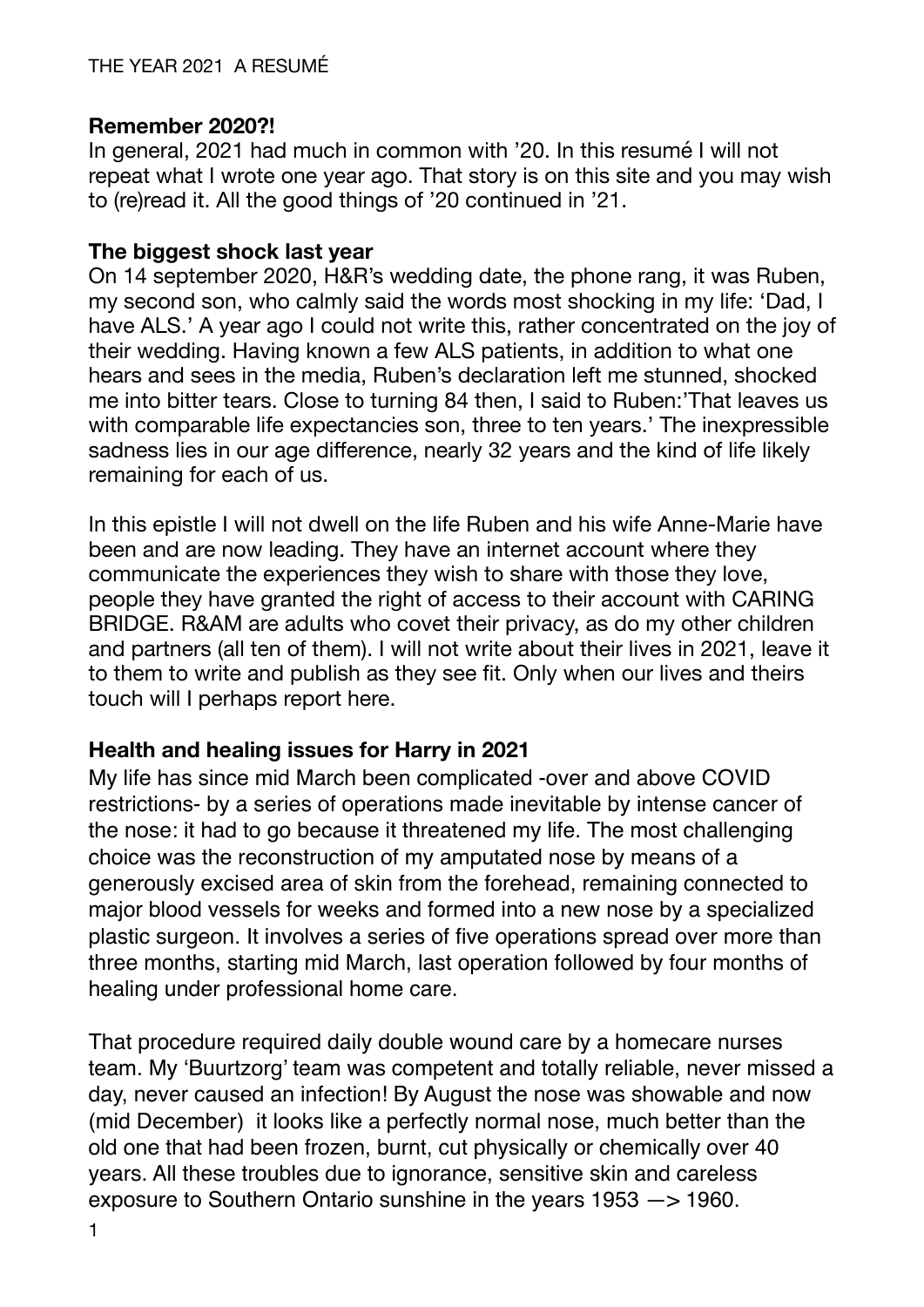Well, when all that was nearly over and we prepared the celebration of my 85th birthday, my dermatologist said it was high time to get a biopt of a persistent sore on the calf of my right leg. It turned out to be a tumor that needed speedy removal. That was done early September, required 15 stitches to close and expected to be healed 12 days later with the appointment for stitches removal.

After two days the leg became very painful and a visit to emergency revealed a serious infection of the leg from ankle to knee: wondroos = erysipelas infection. I had to stay in the hospital, five days on antibiotics infusion and then a full 10 day oral antibiotics cure at home. The wound was reopened ((all 15 stitches removed on day 3), a hellish pain because no way to apply pain killers… Anyway, now I had two wounds to be cared for again (forehead not yet closed), cancel our holiday in Spain and be patient: 'healing will take six more weeks at least'. Tough luck! I could move about, when allowed by COVID rules even go to my fitness centre twice a week again, but when I sat my leg had to be up to maintain good circulation, hence healing of the gaping wound at an acceptable rate.

By the end of October the wound was nearly closed and experts considered me capable of caring for it myself, with Renate's help as requested. This also went for the head wound, that shrank from a diameter of  $> 6$  cm end of May to 1.2 centimeter. The white bandage on my forehead so conspicuous on our Christmas card photo, covered and protected that wound till full closure by mid November. All in all the *forehead lap* operation performed by Professor Mark Mureau and his team at the Rotterdam Erasmus Medical Centre achieved a remarkable end result, for which I am profoundly grateful.

As for COVID, Harry had his BionTech vaccines in February and March, Renate her Astra-Zeneca in May and June. The two of us, working at home and going out little and with caution, remained free of the virus, several of the children did have it but relatively mildly so; advantage of youth. H & R's booster shots came in November and December, with annual flu shots in between. Enough of ill health.

# **People matter most**

Like most people we went out far less than normally. Because we have a large house with on the South side a terrace, a serre/conservatory/glassroom, the lawn and flowerbeds, sculptures here and there, a waterway with a 30m hardwood dock and sitting space, it is attractive to invite people in the whole period from early spring to late autumn and that is what we did. All the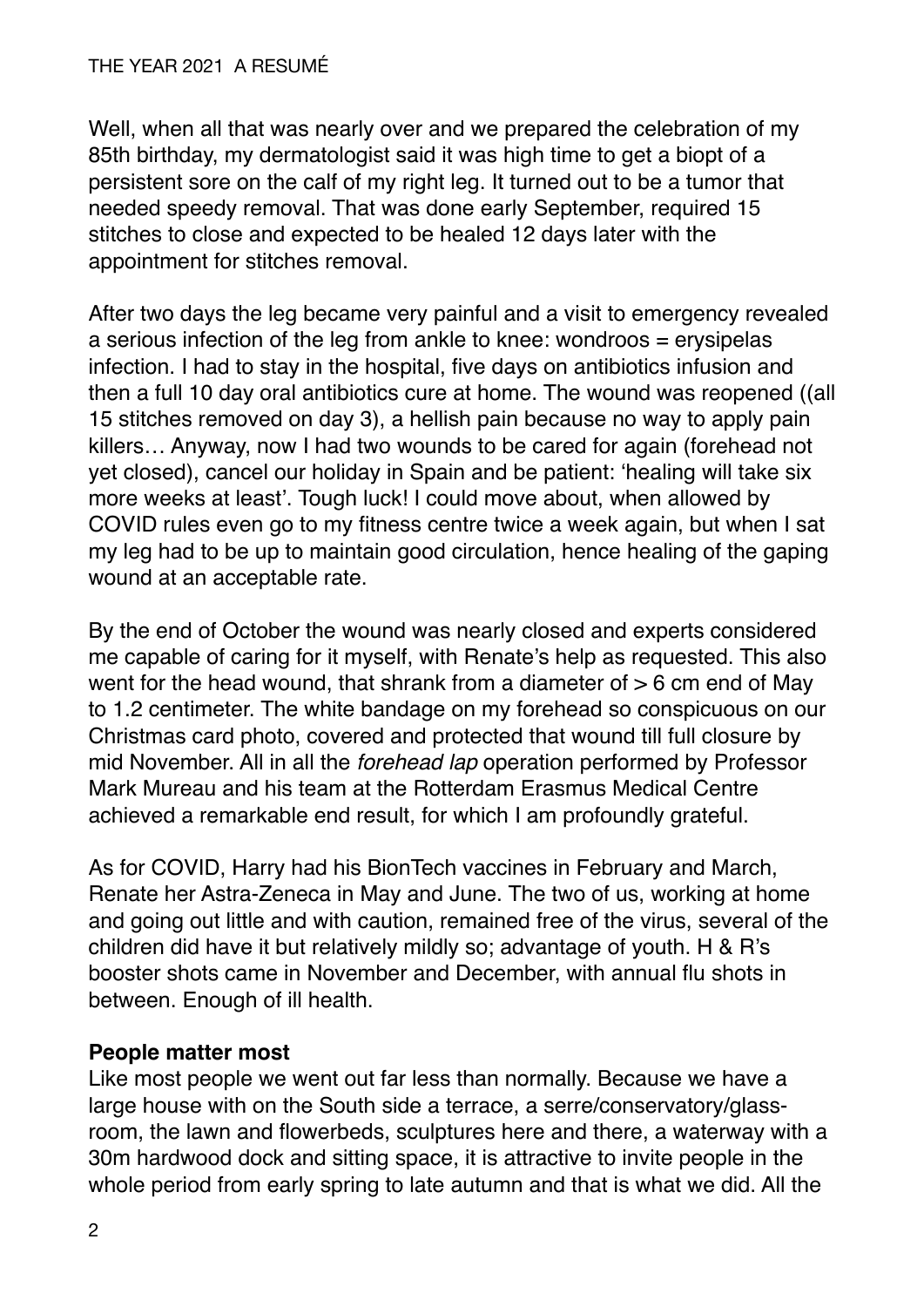children dropped in several times in this year, as did sister Rika and husband Grant from Toronto. R&G were on a European tour, staying with us for Larissa's birthday in September and again for my birthday parties.

We typically had lunch- or dinner guests once a week, one to maximally four guests, conforming to the rules. Often we could be out on the terrace, or in the well ventilated glass-room. These guests meant not only kitchen efforts for Renate but also provided interesting conversations, a real need these strange days. Also very special were the repeated visits by Amy & David de Jong from Chicago, accompanied by their son Evan and daughter Sonja, during their Europe tour. With Covid caution they stayed at a hotel in a nearby town, spending time and meals with us for several days. By the way, with this visit, many times postponed, they were the sixth Herman & Stiny de Jong families coming to WbD. Single Paul now has his chance to complete this wonderful sequence!

Evan de Jong, high school graduate last year, is an accomplished organist and knowledgable musician: he studied the family's European itinerary, found the best organs *en route*, contacted their principal organists and arranged visits to several churches where he not only chatted with the senior colleagues but also played the organs!! In the biggest church in WbD Evan gave a spontaneous 45m concert on our seventeenth century organ!

So all and all our hospitality (and Renate's culinary skills!) made for a rich social year in spite of virus restrictions! It is interaction with those close to us by family ties and cultural interests that makes lives fulfilled.

# **Holidays ? in 2021**

In July, with vaccinations received and COVID incidence low, we ventured out for a 'road trip' through Northern Germany, visiting opa Dieter near the start and 15 days later near the finish. From Rhade we drove to Hamburg to see R's cousins Babs and Jochen who took us immediately to their camping 70 km North on the Plöner See. To camp with them, owning two adjacent roomy caravans close to the lake, was such fun and so relaxing. We saw the lovely town of Plön and made a boat trip on half a dozen lakes, enjoying warm weather and outdoors meals and drinks. After two nights and a swim before breakfast we left for the state of Mecklenburg/Vorpommern and its beautiful capital Schwerin. I found the landscape exceptionally beautiful, hills covered with golden grain-fields, lakes small and large everywhere, pretty lakeside towns and villages. The roads were all perfectly paved with a grey asfalt that never ever had a single pothole: gift of West Germany to East Germany after 1989's reunification!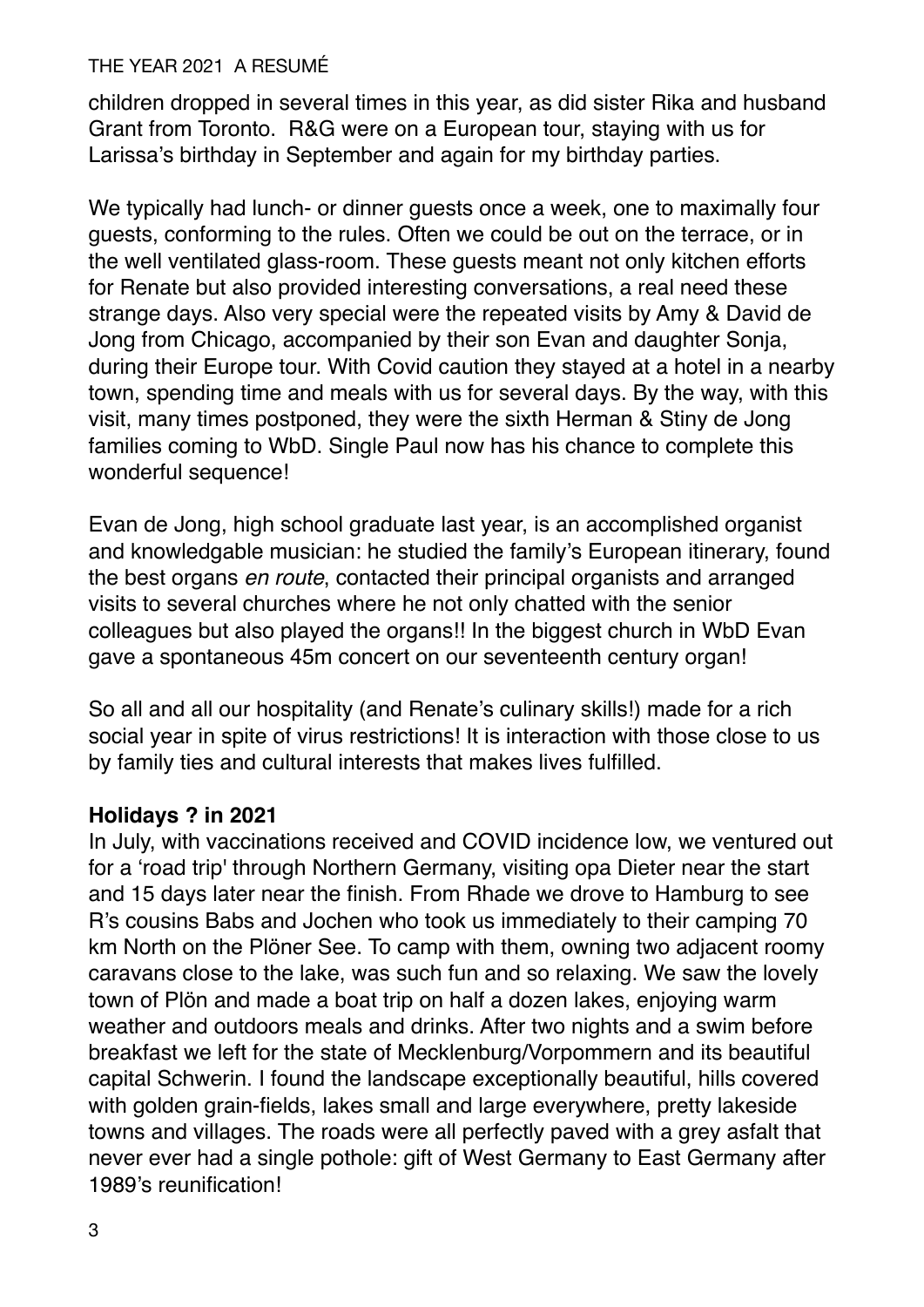Schwerin has a stunning castle (look it up!) as the seat of the state parliament, situated on a land tongue next to the city, surrounded by the fabulous gardens called Burggarten. The one Sunday we spent there was far too short and I wish to return here! Remarkable was the absence of NL cars in this region: the Dutch trek to France, Spain or Italy, are still unaware of Northern Germany, of its natural and cultural treasures.

R had booked a small hotel in the heart of the Mecklenburg Lake district, a Van der Valk golf hotel where we stayed for 5 nights. A fine, civilized place in the middle of nowhere, a golfcourse next door, a weak to absent internet signal, a lake next-door where we swam every morning before breakfast! Perfect place to de-stress. We made a different daytrip each day and so enjoyed the landscape again and again, as well as the sunshine -only one rainy day our whole 16 day journey! If you want to know more about this region, which stretches to Rostock on the Baltic Sea, google it with Mecklenburger Seenplatte.

Our village was only 5 km from the Rostock to Berlin expressway and as we left our hotel we anticipated seeing Larissa and Chris in their home: we had not been there yet. Because that home does not have an optimal layout for sleeping-in guests and is five floors above street level without elevator. Renate had booked us a room in our favourite Berlin hotel, Maritime pro Arte, on Friedrichstraße a block from the famous boulevard Unter den Linden, where we stayed twice before and could park the car in their basement garage. We left it there, used public transport and UBER.

Arriving at L&C's place was like coming home: they managed to create an atmosphere warm and bright, like Schoener 18. Even two cats contribute to that atmosphere as Giulia and Luca do at home..! Given both young people's work duties, we found our activities as decided earlier: we spent a day in the Jewish Museum, where we had not yet seen the new wing added by the genius architect Liebeskind. We found both the new wing and the whole museum's rearranged, partly new contents so impressive and also very moving. That evening the six of us dined in a good Italian restaurant, on the street terrace.

The next day we went with Larissa and Kolja plus Yip, a friend from Utrecht, to a cinema lightshow about Van Gogh. While it was impressive, we found it could not match our Bordeaux experience a year earlier. After the show the boys were off to a festival in Poland; there Kolja found his lovely girlfriend Rike (see the Xmas card). We did not get to see Kolja's abode…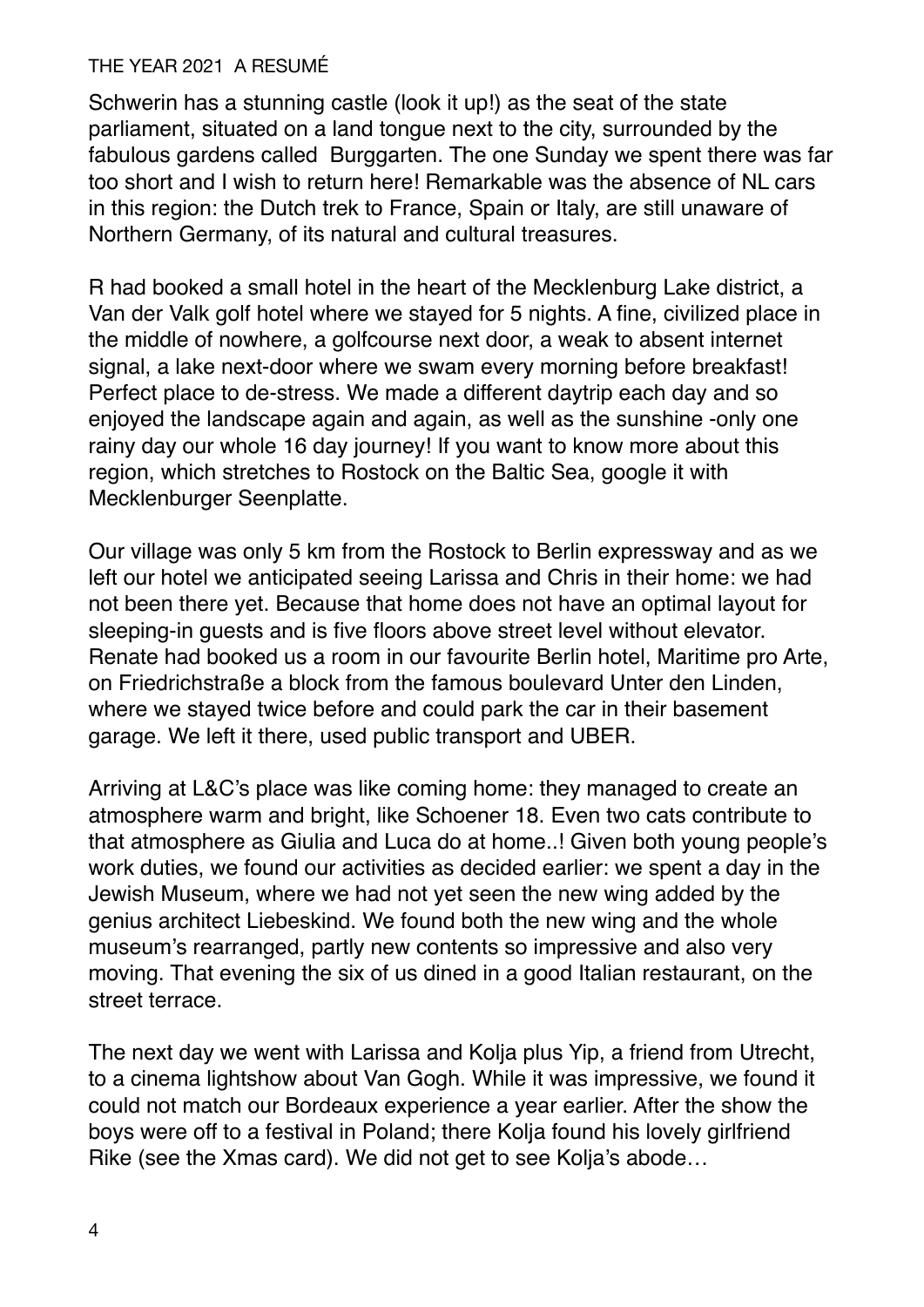Germany's expressways are usually busy, with thousands of lorries occupying the right lanes. On Sundays, no lorries are allowed, which makes for much easier driving. We often take advantage of that state of affairs and so this time also. On Sunday morning 25 July we headed WSW to Rhade and after an evening with Dieter we headed home on Monday afternoon. There we noted that the Tokyo Olympics were in full swing: we had been 16 days without television..!

## Harry's 85th birthday celebrations

Every five years we celebrate my birthday with exuberance (is called a *lustrum* birthday) ever since I became 60, so this was the sixth time. We invite close family and many friends, astronomy colleagues and other scholars, to celebrate, each time in a different, interesting venue. This time we found a beautiful park, paradise in sunshine called Arboretum close to us (*[www.bomenmuseum.nl](http://www.bomenmuseum.nl/)* ) on the Sunday before my birthday because on 3 October it was already booked. We took a chance on the weather and were rewarded with perfect conditions as well as excellent catering. The whole *vrolijke* event was for just 40 people, 15 family members and 25 friends; that is fewer than earlier *lustra* due to COVID caution.

The following URL shows you who was there and where we were: son Vincent took all the photos; ten years ago Ruben had that chore!

The following link may not be active; if not it can be accessed by copy/paste into your browser. [https://www.albelli.nl/onlinefotoboek-bekijken?](https://www.albelli.nl/onlinefotoboek-bekijken?widgetId=b5a9942f-6e28-498a-8f13-00be2850e84b) [widgetId=b5a9942f-6e28-498a-8f13-00be2850e84b](https://www.albelli.nl/onlinefotoboek-bekijken?widgetId=b5a9942f-6e28-498a-8f13-00be2850e84b) This album for me marks the most joyful day of 2021!

A week later we celebrated my actual -3 October- birthday; it was cool and rainy but our spacious house with conservatory (serre, wintergreen, glass room) made it possible to enjoy each other's company and Renate's elaborate and tasty food. The same family members -except Rosita and Juliette, Larissa and Chris who had left for work, but now including Ruben and Anne-Marie as well as my cousin Ina Bousema and her son Ekke-Jan, were there for a very memorable day of laughter, bantering and serious talk. Larissa and Chris, Kolja and Friederieke (Rike for short) as well as Grant and Rika were our full 'room and board' guests for about a week, wonderfully 'gezellig' but tough on Renate, who is a generous and multi-talented hostess! We are blessed!

# **Concluding**

The year 2021, an annus horribilis medically speaking, with beloved Ruben's diagnosis as the worst prognosis. On the other hand Harry's care and healing were optimal, Renate's daily sport-twice tennis, three times fitness of three